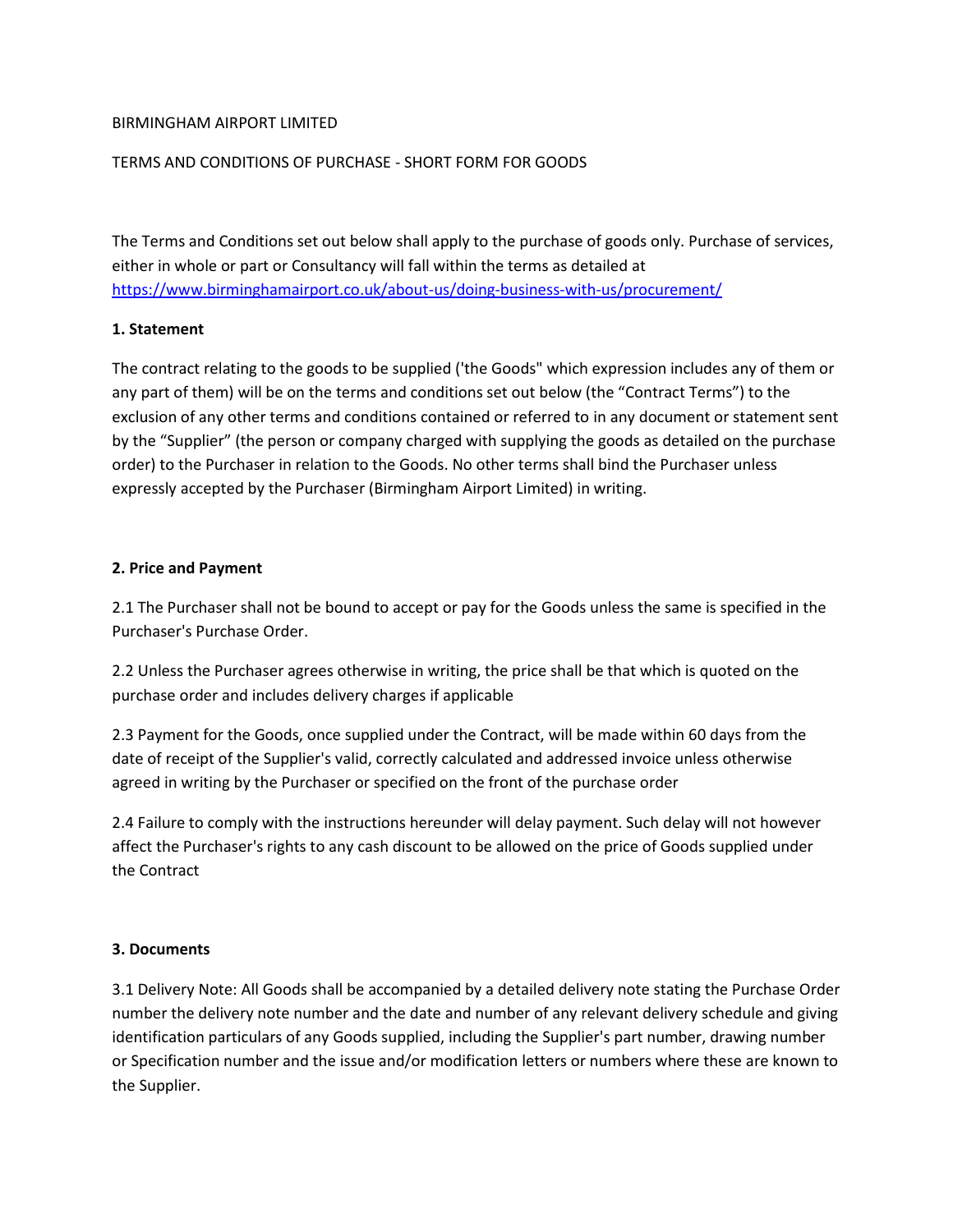3.2 Invoice: The invoice shall state the Purchase Order number. The part number, the delivery note number and the date and number of any relevant delivery schedule shall be stated if any have been quoted to the Purchaser. Otherwise a sufficiently detailed description to enable the Goods to be identified shall be given.

3.3 Where any charge is made for Value Added Tax, the invoice shall be in the form as laid down from time to time by H.M. Customs & Excise for Value Added Tax purposes

# **4. Packing and carriage and delivery**

4.1 Transit and offloading shall be at the Supplier's risk and no charges for packing, carriage or insurance will be allowed unless so specified on the Purchase Order

4.2 Unless otherwise agreed in writing the Goods are to be delivered carriage paid to the address designated by the Purchaser

4.3 All Goods must be delivered during normal working hours (9:00 - 17:00) unless otherwise stated, and until delivery will be at the Supplier's risk. Unless the Purchaser expressly agrees otherwise in writing containers and packing must be supplied free but will be returned, if required, at the Supplier's risk and expense.

4.4 Time shall be of the essence in respect of delivery dates.

4.5 Goods not delivered to the specified delivery location may be rejected and will remain at the Supplier's risk.

4.6 All personnel delivering goods to the Purchaser should have appropriate ID (passport or photo driving licence accompanied by paper licence) available for inspection.

4.7 Any costs associated with a failed or repeat delivery resulting from non compliance with the delivery requirements of the Airport, must be borne by the supplier.

4.8 All vehicles passing through security checkpoint may be subject to a visual search in order to meet DFT requirements. All items that cannot be visually checked must be removed from the vehicle and screened through x-ray.

### **5. Amendments in Specification**

The Purchaser may at any time make changes in writing relating to the Contract. If such changes result in a variation in cost of, or time required for, the performance of the Contract, an equitable adjustment shall be made to the price, delivery schedule or both. Any claim or adjustment by the Supplier must be approved by the Purchaser in writing before the Supplier proceeds with such change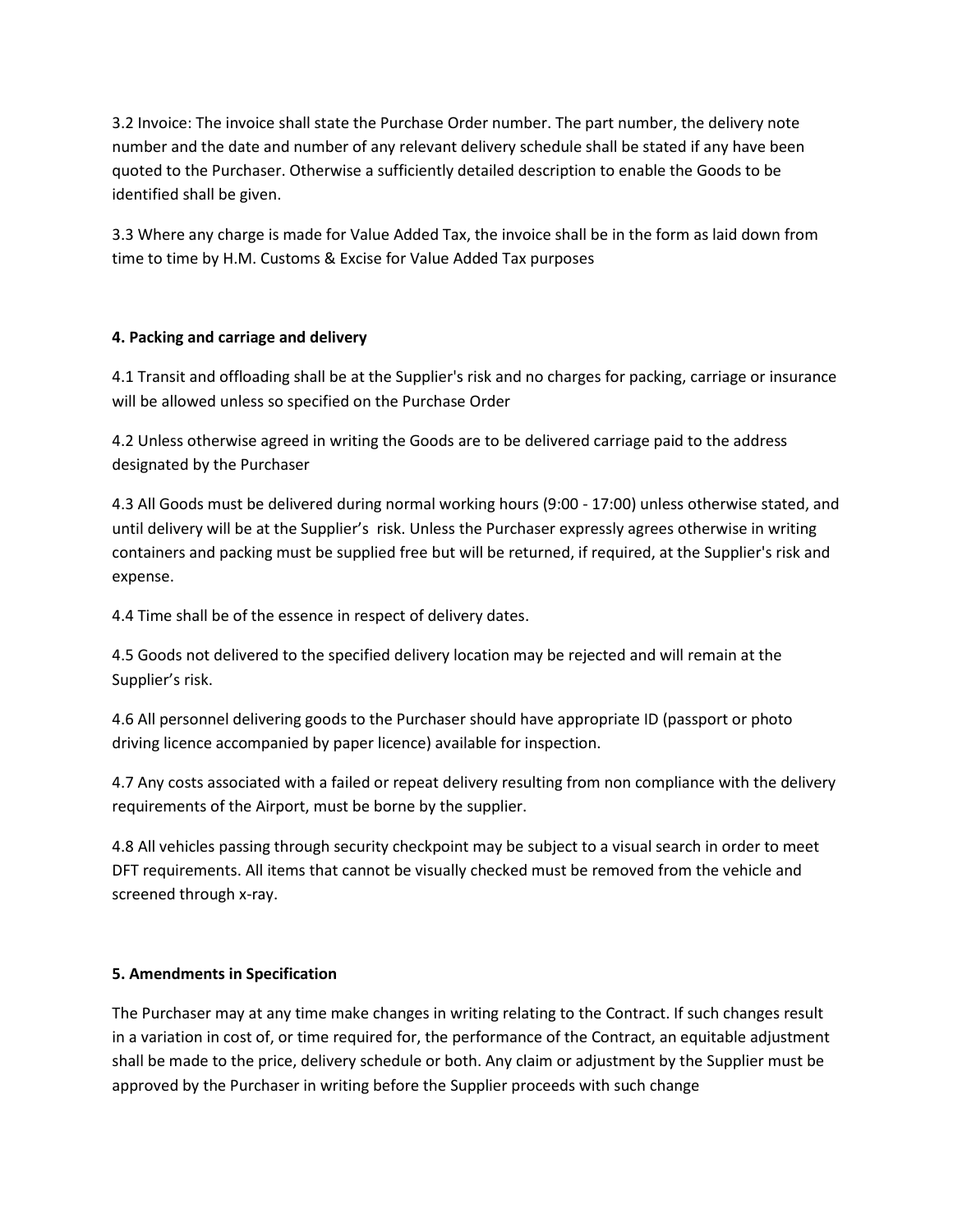## **6. Samples/Pre Delivery Inspection**

6.1 The Purchaser reserves the right to request sample products on a trial basis, at no cost, which will be retained by the Purchaser until the goods are completed and equipment installed verified through testing as commissioned and fully functional.

6.2 Where samples have been provided, the subsequent provision of goods under the contract must meet that same standard.

6.3 No inspection or testing by the Purchaser pursuant to this clause shall imply any acceptance of the Goods/equipment by the Purchaser or in any way relieve the Contractor of its obligations and duties under the Contract or otherwise

## **7. Property and Risk**

7.1 Property and title in respect of the goods/equipment will pass to the Purchaser at the time and place of delivery (being defined as the obtaining of an authorised signatory signifying acceptance) unless otherwise specifically agreed.

7.2 Where any advance payment or progress payment is made by the Purchaser, property, but not the risk, in any materials purchased or allocated by the Contractor for the purpose of this Contract shall immediately vest in the Purchaser.

7.3 Risk will not transfer until the goods have been inspected and signed-off by the Purchaser in accordance with the Contract.

### **8. Quality**

Without prejudice to any other Contract Terms:-

8.1 All Goods supplied will comply in every way with the specification. drawings, samples or other descriptions

8.2 Any Goods supplied or installed under the contract will be fit for purpose and shall be so formulated, &designed, constructed, finished and packaged as to be safe and without risk to health and comply with all British and European standards or other recognized standards of health and safety including the health and safety requirements of the Health a safety at Work etc. Act 1974, the Consumer Protection Act 1987, the General Product safety Regulations 1994 and any other statuses or regulations governing or affecting the Goods. Any Goods which are (or will be upon supply in the European Community) within the scope of CE marking requirement of any relevant EC Directive or local laws implementing the same shall satisfy the relevant requirements and shall bear a properly affixed CE mark, have a certificate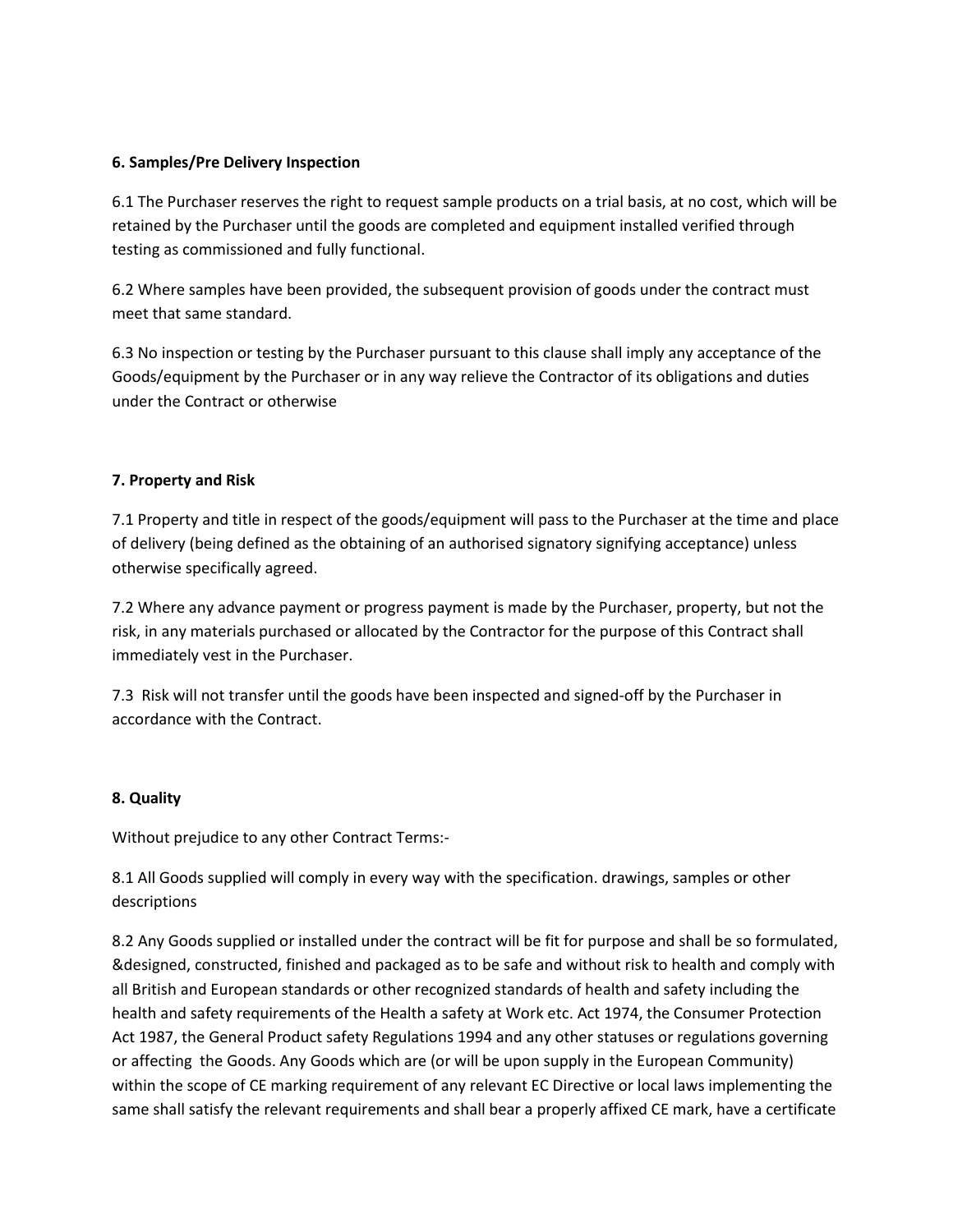of Conformity and all necessary technical specifications .Goods must meet all relevant health and safety requirements applicable to Goods both in the state or form supplied to the Purchaser and when combined with other goods. It is the responsibility of the Supplier to acquaint itself with the purpose for which the Goods are to be supplied.

8.3 All Goods will be supplied with full instructions for their proper use maintenance and repair and with any necessary warning notices clearly displayed

8.4 Without prejudice to any other of the Contract Terms the Purchaser will have the benefit of any guarantee given by the Supplier

# **9. Executive manufacture and confidentiality**

The Supplier will not either during the period of the Contract or at any time thereafter:-

9.1 manufacture or procure to be manufactured for any person or company other than the Purchaser any goods to designs or specifications originated or owned by the Purchaser; or

9.2 disclose to any person or company any manufacturing process, design, negative, engineering drawing or data, information, or any other trade secret of whatever nature belonging to the Purchaser or relating to the Purchaser or to the Goods being supplied to the Purchaser under the Contract to the extent that the Goods are supplied to designs or specifications originated or owned by the Purchaser Provided Always that this restriction shall not apply to any information

9.2.1 which at the time of disclosure is in the public domain or which becomes public after disclosure otherwise than through the actions of the Supplier

9.2.2 which the Supplier can show by Satisfactory proof to have been in its possession prior to disclosure hereunder

# **10. Disposal of Own Label Goods**

In the event of the non-delivery to the Purchaser, or the return to the Supplier for whatever reason, of any Goods or other materials which are manufactured, packaged or labelled in such a manner so as to identity them in any way with the Purchaser, the Supplier shall not under any circumstances dispose of those Goods or Other materials to a third party without the prior written consent of the Purchaser. Any specific instructions given by the Purchaser in respect of such disposal shall be strictly adhered to by the Supplier

# **11. Right to Reject**

11.1 Without prejudice to any other rights possessed by the Purchaser, the Purchaser shall be entitled to reject any Goods supplied to the Purchaser at any time within 12 months of use of the Goods by the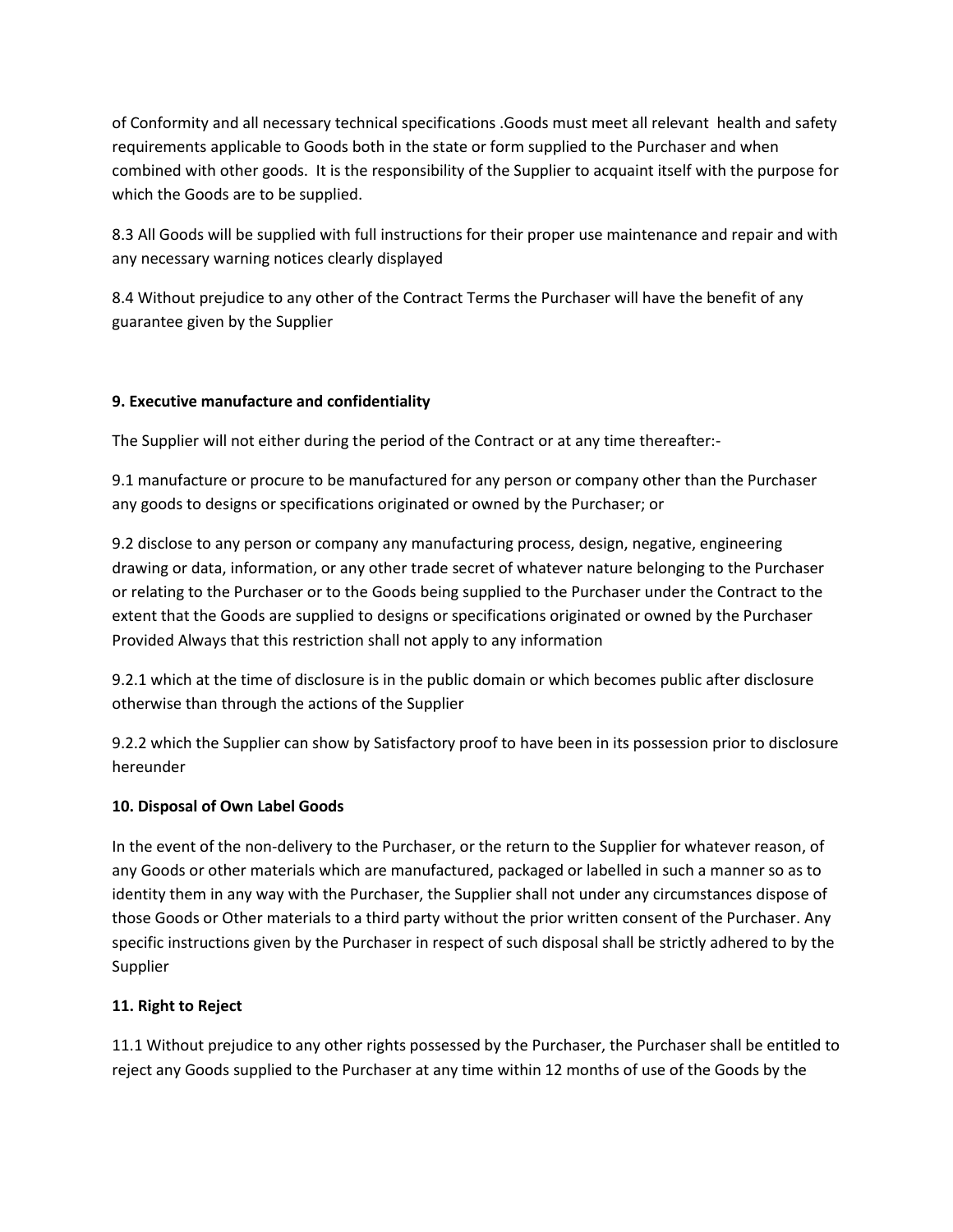Purchaser where the Supplier is in breach of any of the Contract Terms and irrespective of date of payment therefore

11.2 Rejected Goods will be returned by the Purchaser to the Supplier at the Supplier's expense

## **12. Right to Terminate**

The Purchaser shall be entitled to terminate the Contract without liability to the Supplier and without prejudice to the Purchaser's other rights in any of the following circumstances:-

12.1 The Supplier fails to deliver the Goods on the date agreed or in any delivery schedule time being of the essence

12.2 The Goods supplied by the Supplier are such that they do not comply in every way with the contract

12.3 Any proceedings have been commenced or action taken relating to the insolvency or possible insolvency of the supplier

12.4 Any breach by the Supplier of a term of his Contract

Upon termination howsoever arising any outstanding payments in advance made by the Purchaser shall be immediately repayable by the Supplier

### **13. Patents and Designs**

- 13.1 Copyright (and all other intellectual property rights) in respect of materials, drawings, designs, specifications, software, plans or other document or material created and/or developed by either party shall belong to the Purchaser and the Contractor hereby assigns it rights created in such information to date and by way of future assignment all its rights in the same to date and by way of future assignment all its rights in the same to the purchaser.
- 13.2 The Contractor warrants that the supply of materials/products in relation to this agreement will not infringe any intellectual property right in any country and undertakes to indemnify the Purchaser against all judgments, decrees orders, damages, costs, and expenses arising from actual or alleged infringements of the same

### **14. General**

14.1 This Contract must be performed by the Supplier personally and no part of it may be assigned, novated, sub-let or sub-contracted by the Supplier without the Purchaser's written permission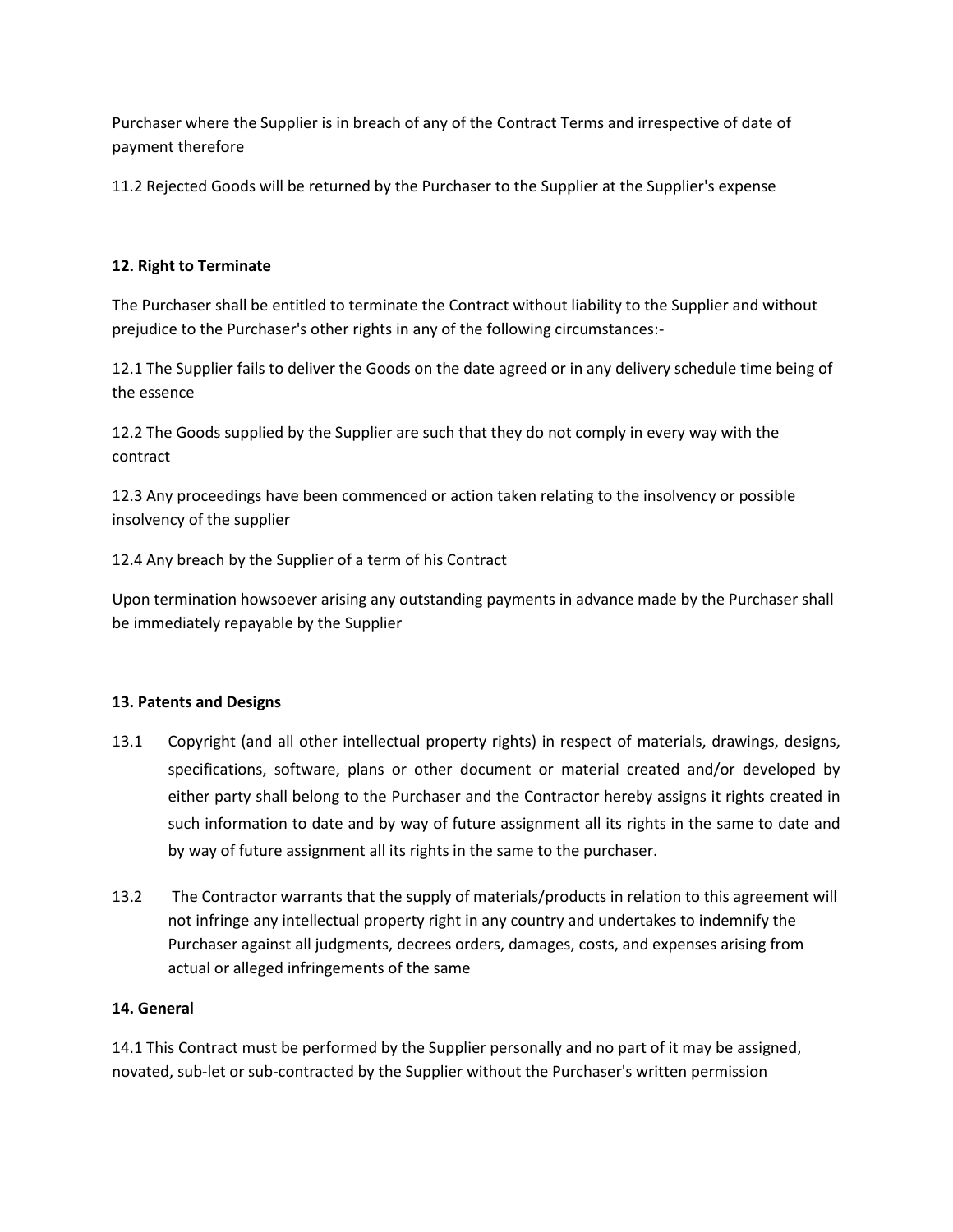14.2 The Purchaser reserves the right to novate or assign the contract.

14.3 Failure by the Purchaser to enforce any of the Contract Terms will not be construed as a waiver of its rights

14.4 This Contract will be construed and operate in accordance with English law and the parties submit to the non-exclusive jurisdiction of the English courts

# **15. General Duties of Manufacturers/Suppliers**

15.1 Designers, manufactures, importers and suppliers of goods to the airport are required to meet the requirements of all parts of section 6 of the Health and Safety at Work etc Act 1974. In particular, appropriate information about the article concerning its proper use, its testing and any conditions necessary to ensure that when in use it will be safe and without risk to health.

### **16.0 Data Protection**

16.1 Both parties warrant that they will duly observe all of their obligations under the General Data Protection Regulations 2018 which arise in connection with this Agreement.

## **17.0 Defect Liability**

17.1 A defects liability period of 12 months shall apply and will commence following handover/commissioning, which, where agreed, may incorporate testing and sign off, prior to commissioning.

## **18.0 On Site Compliance**

18.1 The Contractor is required to comply, at all times, with all byelaws, operational requirements and insurance requirements as laid down by the Purchaser. Copies of such documentation outlining the obligations upon the Contractor are available from the Purchaser upon request .

### **19.0 Anti-Corruption**

- 19.1 The Contractor shall at all times comply with all applicable laws, statutes, regulations and other generally accepted rules and standard of business conduct relating to anti-bribery and anti-corruption, including, but not limited to, the Bribery Act 2010 (*Anti-Bribery Requirements*), and the Contractor shall not engage in any activity, practice or conduct which would constitute an offence under Bribery Act 2010. The Contractor shall also have in place, keep and enforce, as appropriate, throughout the term of this Agreement the Contractor's own adequate procedures, to ensure compliance with the Anti-Bribery Requirements
- 19.2 Where the Contractor identifies a Conflict of Interest, or risk of Conflict of Interest they are to notify the Airport of the conflict and what steps they are taking to mitigate the risk.